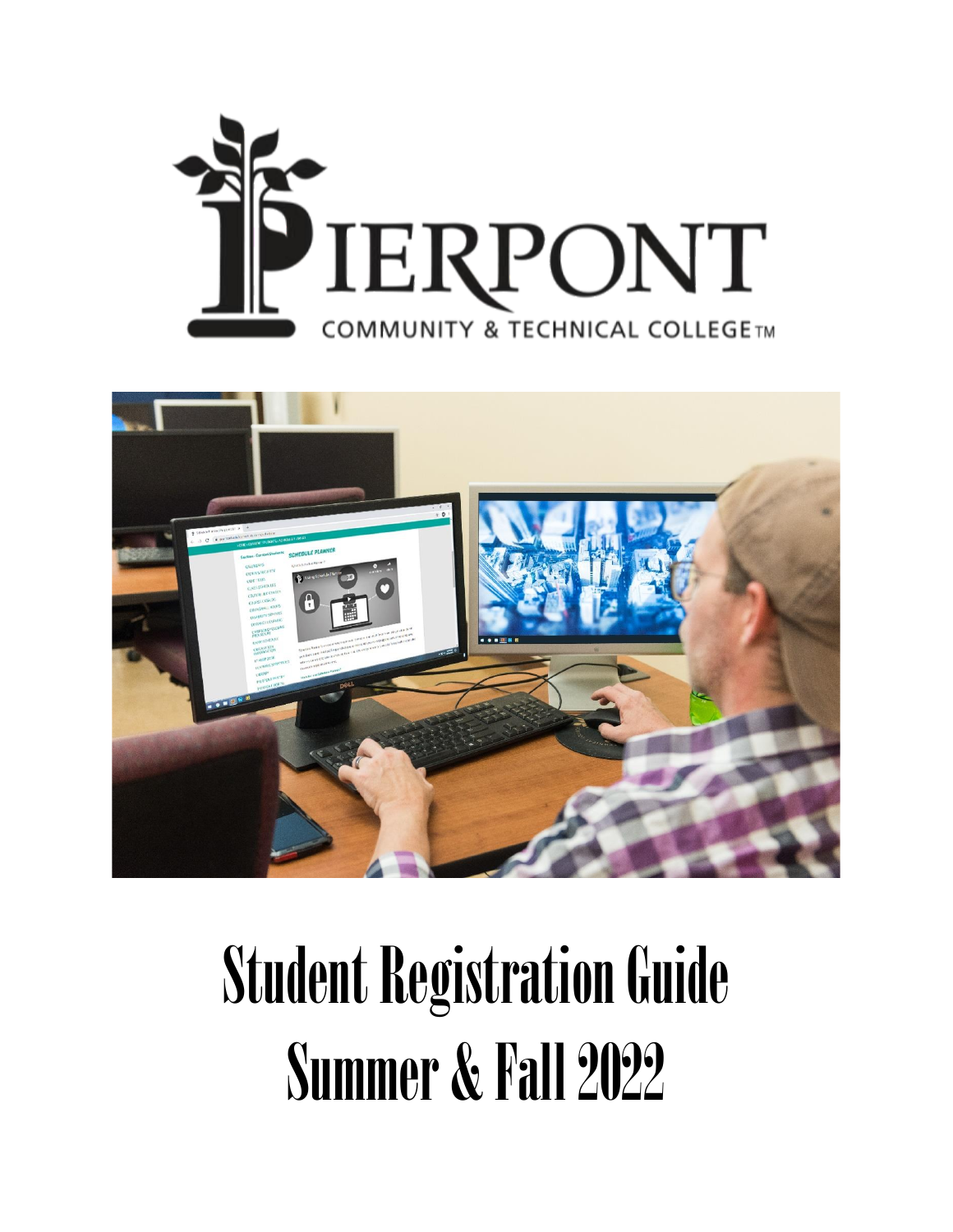# **TABLE OF CONTENTS**

| Registration Dates2           |  |
|-------------------------------|--|
| Connect With Us2              |  |
| Registration Procedures 3-4   |  |
| Registration Notes 5          |  |
| Registration Restrictions 6-7 |  |
| How to Add/Drop Classes 7     |  |
|                               |  |
| Viewing Midterm/Final Grades8 |  |
| Enrollment Verification8      |  |
|                               |  |

# **Registration Dates**

# **Connect With Us!**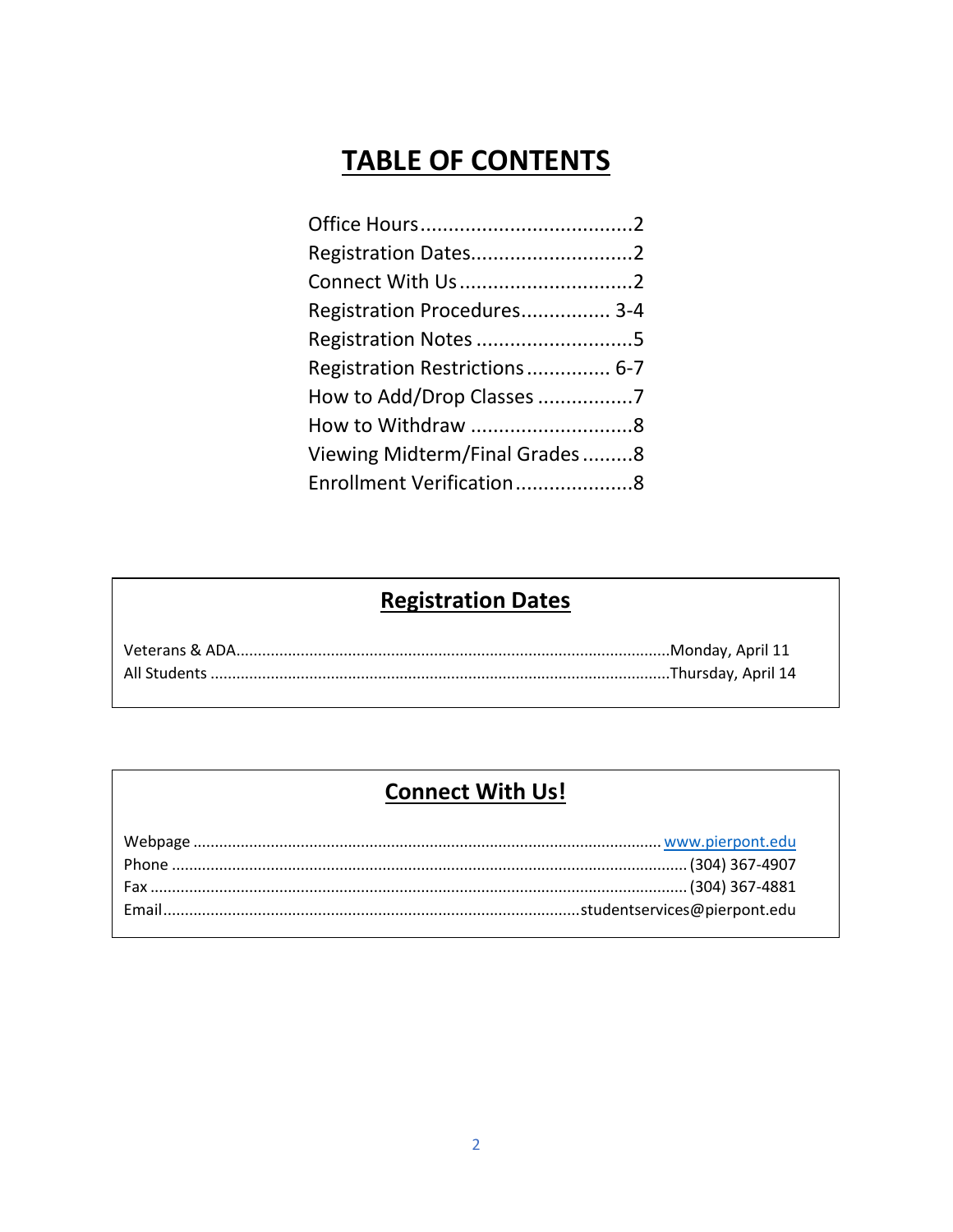## **REGISTRATION PROCEDURES**

All students register through their ROAR account. Prior to registering, students should meet with their academic advisor to ensure progress toward degree completion.

To register:

- 1. Activate your ROAR account (if not already completed). For assistance, go to [https://my.pierpont.edu](https://my.pierpont.edul/), select 'Activate UCA,' and then follow instructions.
- 2. Make an appointment with your academic advisor, preferably prior to the start of preregistration. To determine your advisor:
	- Go t[o https://my.pierpont.edu](https://my.pierpont.edu/)
	- Select the 'ROAR' icon
	- Select 'Current Academic Advisor'
	- Select current term and click 'Submit'
	- If you do not see an advisor listed, please contact your academic department for assistance.
- 3. After choosing classes with advisor guidance, register your classes. This can be accomplished through College Scheduler or directly through ROAR.

To register through ROAR:

- Go t[o https://my.pierpont.edu](https://my.pierpont.edu/)
- Select the 'ROAR' icon
- Select the 'Student' tab
- Select 'Class Scheduling'
- Select 'Add/Drop Classes'
- Select appropriate term and click 'Submit'
- Enter your CRN's (or perform 'Class Search' to find your courses) and click 'Submit'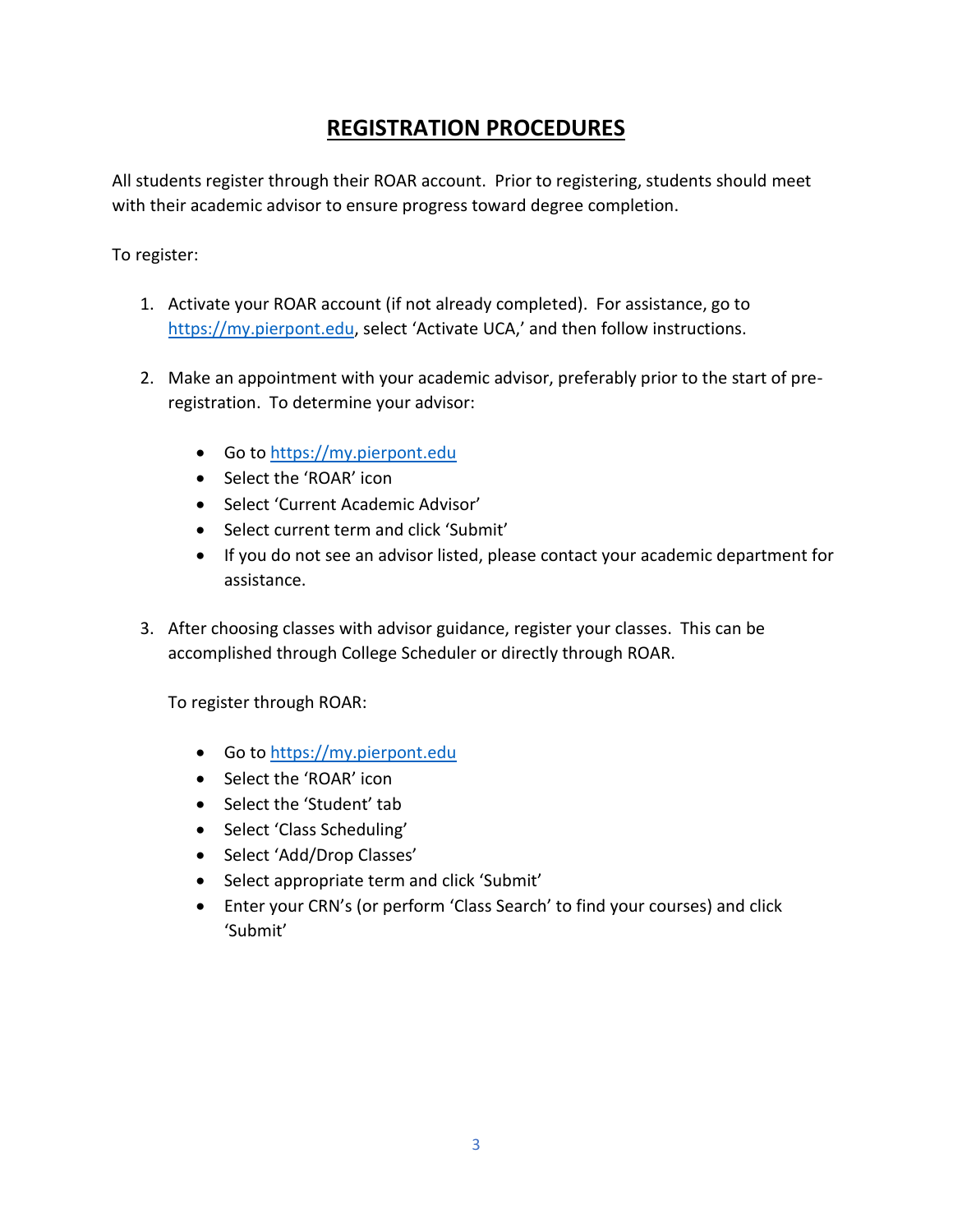To register with College Scheduler:

- Go t[o https://my.pierpont.edu](https://my.pierpont.edu/)
- Select the 'ROAR' icon
- Select 'College Scheduler Schedule Planner'
- Once you are in Schedule Planner, select 'Add Courses'
- Select appropriate campuses
- Select appropriate courses
- Once you've added your courses, click the 'Back' button. This should bring you back to the homepage.
- Click 'Generate Schedules' towards the bottom of the page. This will generate all possible schedule combinations with the classes you have selected. You can view each schedule in detail by clicking on them.
- Once you have found the schedule that works best for you, click 'Send to Shopping Cart' at the top of the schedule and then 'Register.'
- Be sure to scroll down to ensure that each class was successfully registered without any errors. You can also view your finalized schedule by clicking 'Student' at the top, then 'Class scheduling' and 'Concise Student Schedule.'
- 4. Please note that if you have any holds on your account, including financial holds and credential holds, you will not be able to register for future semesters. All holds must be resolved prior to registration.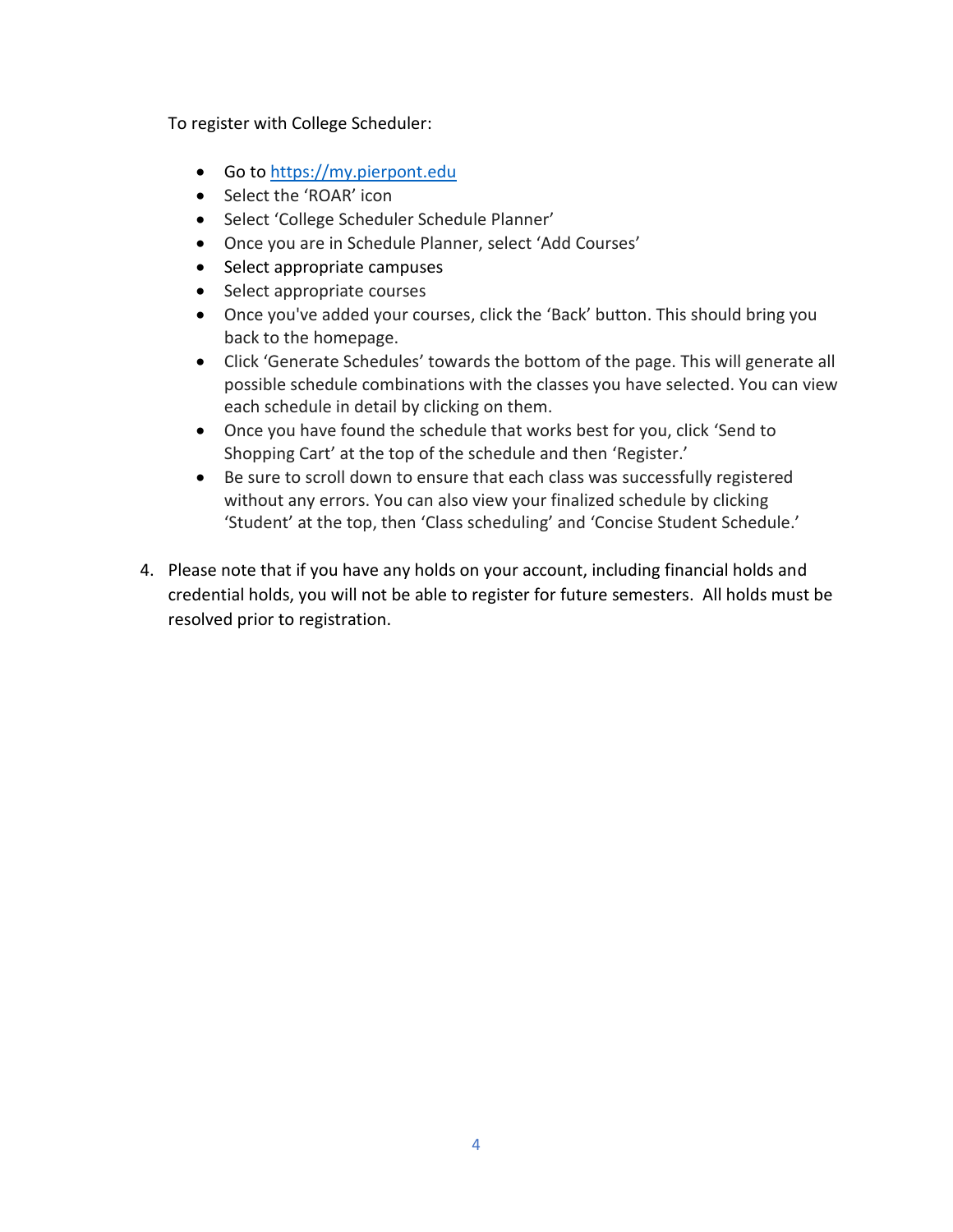### **REGISTRATION NOTES**

#### • **Incomplete Grades**

If you received an 'Incomplete' from a previous semester and are finishing the work for that class, DO NOT register for the class again. Once you complete the work, the professor will submit a grade modification form, changing your grade from an 'I' to the appropriate letter grade.

#### • **Repeated Courses**

Please check your academic history online and verify that you are not signing up for a class you have already completed, especially if you have transfer work. You are responsible for the classes for which you register.

#### • **Account Balance**

If you have an unpaid financial obligation on your account, you will not be able to add/drop classes. Account balances can be paid online through EPay.

#### • **Registration Issues**

If you have any problems adding and/or dropping classes, please contact Student Services.

#### • **Creating Your Schedule**

You are responsible for your schedule. Every time you add and/or drop a class, review your schedule online and make sure you are registered appropriately.

#### • **Overrides**

If you have been granted permission to be overridden into a course, it is your responsibility to register for the course once your department completes the override process.

#### • **Arranged Classes**

Students taking arranged classes should contact the instructor prior to the end of the first week of class.

#### • **College Rights**

The college reserves the right to make changes to the class schedule, including, but not limited to, days, times, and instructors.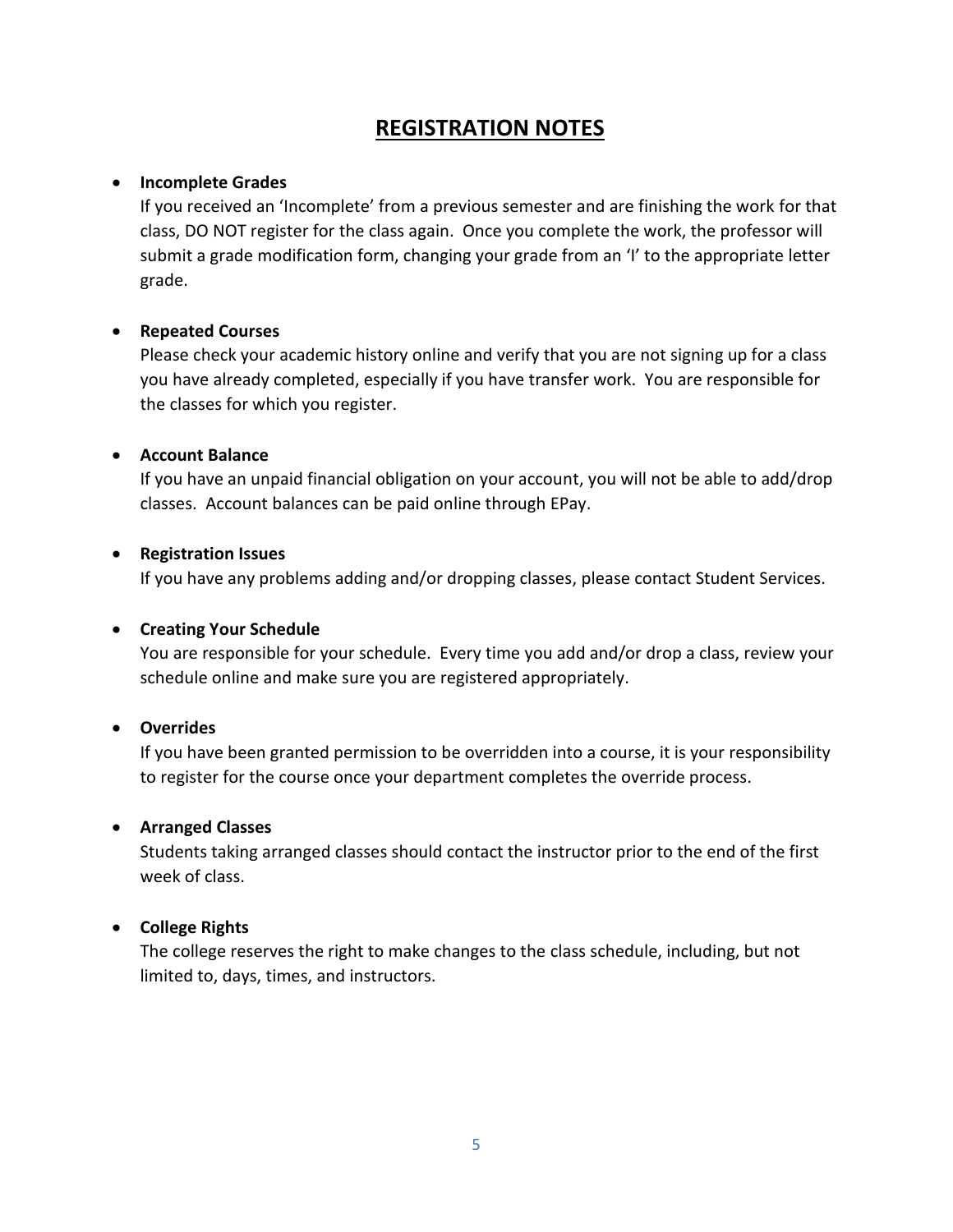## **REGISTRATION RESTRICTIONS**

While registering for classes, you may encounter some restrictions that will block your registration. Listed below are some of those restrictions, along with the correct way to resolve them. All overrides are completed through the academic department of the course. Once the override has been completed by the academic department, you must register for the course in ROAR. If you have any additional issues, please contact Student Services.

#### • **You Are Not Permitted to Register**

You are attempting to register for classes prior to your date. If you are a priority student and are not able to register during priority registration, please contact Student Services.

#### • **Student Status Prohibits Registration**

You do not have an active application on file. If you are an active student and receive this error, please contact Student Services.

#### • **You May Not Add or Drop Due to Holds on Your Record**

You have a hold that prevents registration. Select the 'View Holds' link under 'Student Records' from the main 'Student and Financial Aid' menu for more information regarding the type of hold and the office to contact.

#### • **Pre-Requisite Error**

You have not completed the pre-requisite for the course. The pre-requisite for all classes can ben found in the current college catalog under each course description. In order to get registered for the course, you must obtain an override by contacting the instructor of the course.

#### • **Closed Section**

The class is full. You can choose to be waitlisted, meaning that if a seat becomes available, you can register for the open seat. It is advised that if you choose the waitlist option, you should register for a different course in case the original course doesn't come available.

#### • **Time Conflict**

You are attempting to register for two or more classes that overlap in time. You need to register for a different course.

#### • **Field of Study Restriction**

You are attempting to register for a course that is restricted to a specific major(s) which does not include your major. If your declared major isn't correct, you should complete the change of major form from Student Services. If your major is correct and you'd like to request permission to take the course, please contact the instructor for permission.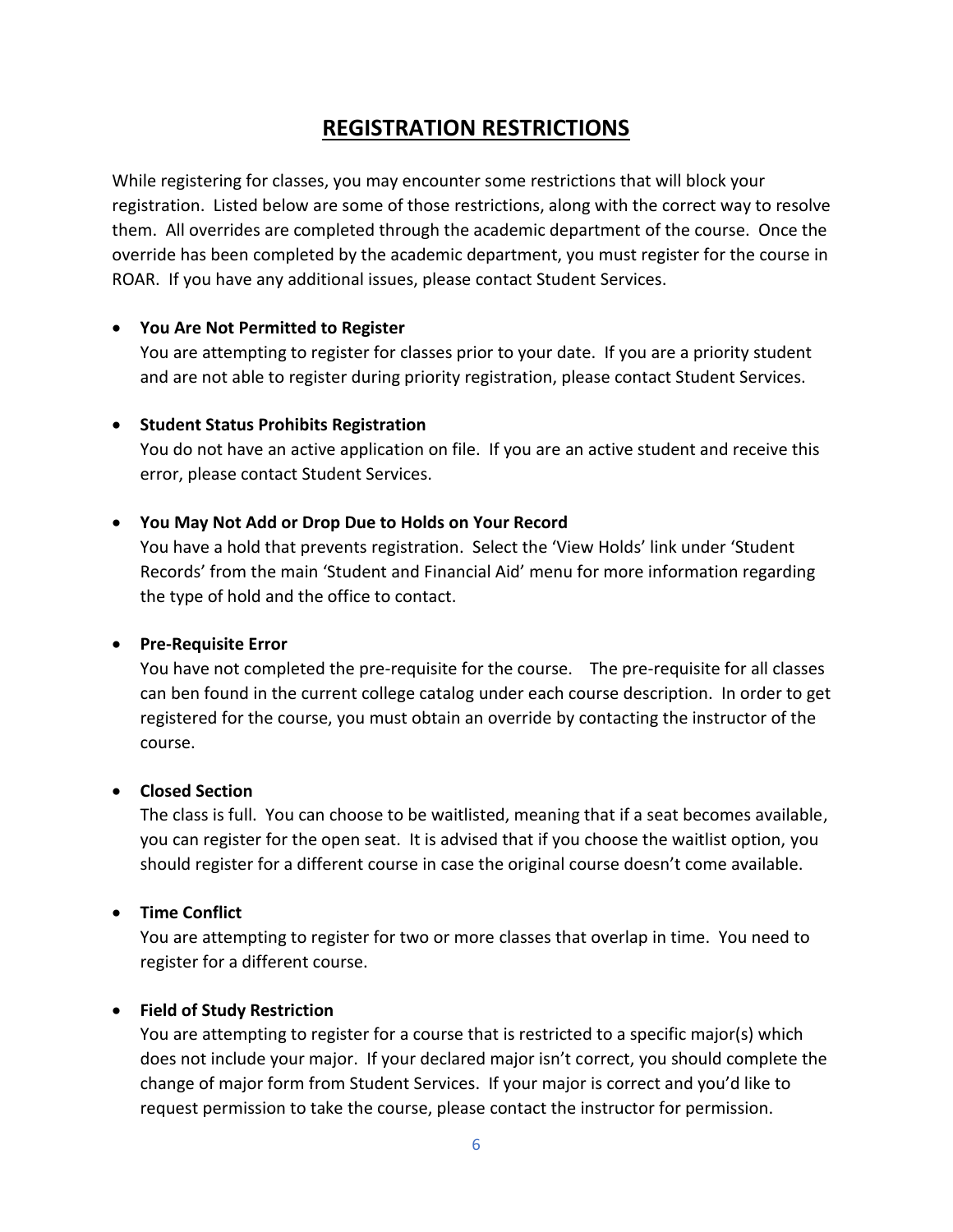#### • **Instructor Approval**

You are attempting to register for a class that requires instructor approval. You must contact the instructor for permission.

#### • **Link Error**

You are attempting to register for a course that is linked with another course (i.e. lecture and lab). You must register for all linked courses together in the same transaction.

#### • **Duplicate Course Error**

You are attempting to register for two different sections of the same course. The system will register you for only one of the sections and list the error with the other section.

#### • **Maximum Hours Exceeded**

You are attempting to register for more than your allowable hours. Students in good standing can register for up to 18 hours, while students on probation can register for up to 15 hours. If you are wanting to take more than 18 hours, you must have Dean approval for up to 21 hours, and Provost approval for more than 21 hours.

# **HOW TO ADD/DROP A CLASS(ES)**

- Go t[o https://my.pierpont.edu](https://my.pierpont.edu/)
- Select 'ROAR'
- Select 'Student'
- Select 'Class Scheduling'
- Select 'Add or Drop Classes'
- Select the appropriate term
- Add/Drop
	- o To add, enter appropriate CRN(s) and click 'Submit'
		- $\blacksquare$  Enter the appropriate CRN(s)
		- Click 'Submit'
	- $\circ$  To drop, select the drop down menu of the course you wish to drop,
		- Select the drop down menu of the course you wish to drop
		- Click 'Submit'
- Before signing out, review your class schedule to ensure accuracy of the registration changes.